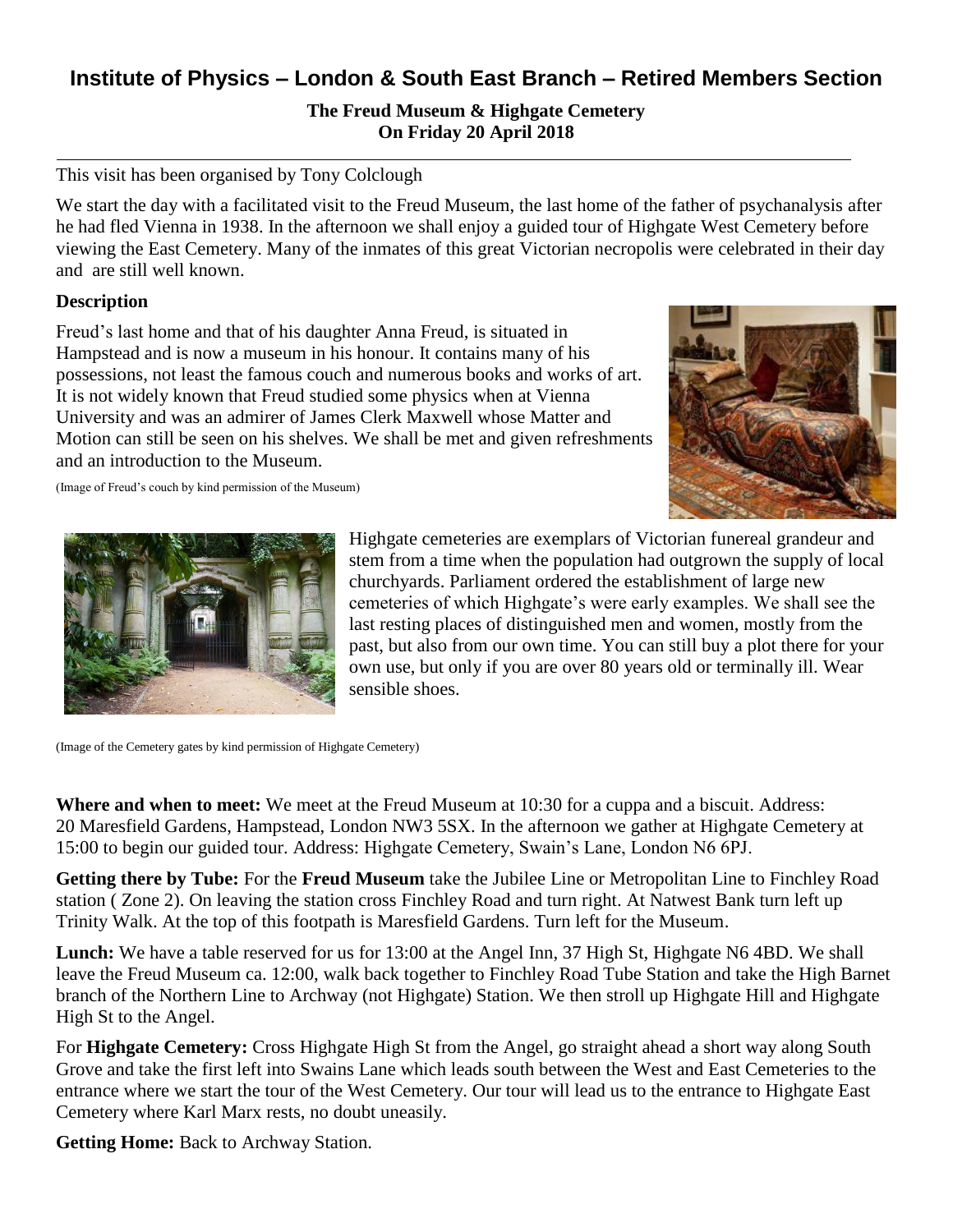#### **Timetable** (Times are approximate)

| 10:30           | Gather at The Freud Museum for welcome and refreshments                              |
|-----------------|--------------------------------------------------------------------------------------|
| $10:15 - 2:00$  | Tour the Museum                                                                      |
| 12:00           | Leave together on foot for Finchley Road Tube Station and travel to Archway Station. |
|                 | Disembark at Archway and walk to the Angel Inn.                                      |
| $12:45 - 14:30$ | Lunch                                                                                |
| 14:30           | Walk to Highgate Cemetery                                                            |
| 15:00           | Start of guided tour of the West Cemetery, then on to the East Cemetery              |
| 16:30           | Nominal time of departure.                                                           |

### **Size of party:** 30 (max)

**Cost:** £25.00 per person

Contacts: before the day contact Tony Colclough on 020 8398 0766 or [tonycolclough@tiscali.co.uk.](mailto:tonycolclough@tiscali.co.uk) On the day, contact him on his mobile 07930 171307.

Late arrivals: contact Tony on his mobile as above.

If you have difficulty in booking, please contact **tonycolclough@tiscali.co.uk** who will arrange it for you.